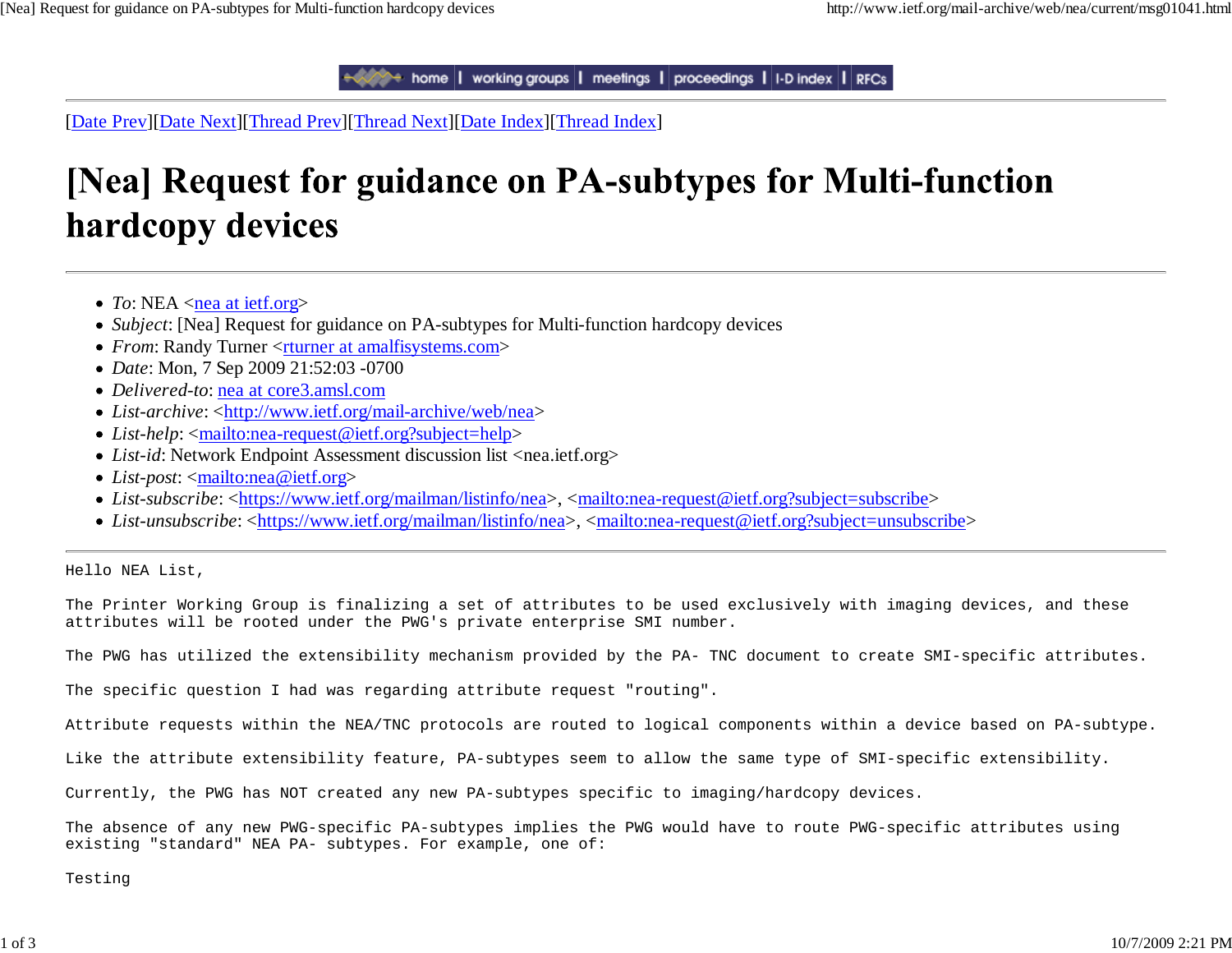Operating System Anti-VirusAnti-Spyware Anti-MalwareFirewallIDPSVPNNEA Client

Many imaging (especially high-end multifunction devices) have started using Linux as their OS platform. In these cases, it's possible that the proposed NEA standard PA-subtypes would be appropriate. Even when the OS platform is a traditional embedded operating system such as VxWorks, it's possible that these devices could use a subset of the same NEA proposed standard PA-subtypes.

Given all the "level-setting" information I have described above, I was curious about a very common product architectural scenario that is prevalent in the marketplace for high-end multi-function imaging devices that provide multiple "hardware" services to the network, typically:

- 1. Printing
- 2. Scanning
- 3. Faxing (both traditional analog fax, as well as fax over VoIP)
- 4. Copying (a logical service consisting of scanning+printing in digital copier/printers)

It is quite normal in this industry to have separate "computers" to provide each of these functions. By "computers", I mean a separate CPU and separate memory space (really a separate board). These separate computers have their own firmware/software version and patch information that might need to be assessed for security posture.

The Multifunction product only has one network interface over which it communicates. And in some cases (like HP's products), even this network device is one of the "separate computing devices" within the overall product, and has a separate firmware and operating system "version".

In the absence of PWG-specific PA-subtypes, I'm curious how a validator could request software version & patch information from each of these separate computing spaces? For example, if I have 3 separate "computers" in my multifunction product, and I want to retrieve the OS version of each separate OS running on each "computer", how would I target my requests?

I can think of ways to "overload attribute values" or "cheat" using the current model, but it seems to me like a PA-subtype of "Fax Subsystem" (as an example) might be a better way to really represent what I'm trying to do.

When I proposed creating new PA-subtypes like this to the PWG, they noticed that none of the existing NEA proposed PA-subtypes represent "hardware" subsystems, and that my proposal might violate some NEA design guideline. As an example, they posed the question "Why didn't the NEA (or TNC group) provide a PA-subtype for "BIOS", since this subsystem is versioned and remediated independently of the "Operating System", and is a standard component within desktop PCs? I didn't have an answer for this question since I'm not a TCG member and wasn't present when these subtypes were possibly discussed.

Comments or Suggestions as to how we might proceed are greatly appreciated! My own personal opinion at the moment is that we probably need PA-subtypes defined under the PWG SMI.